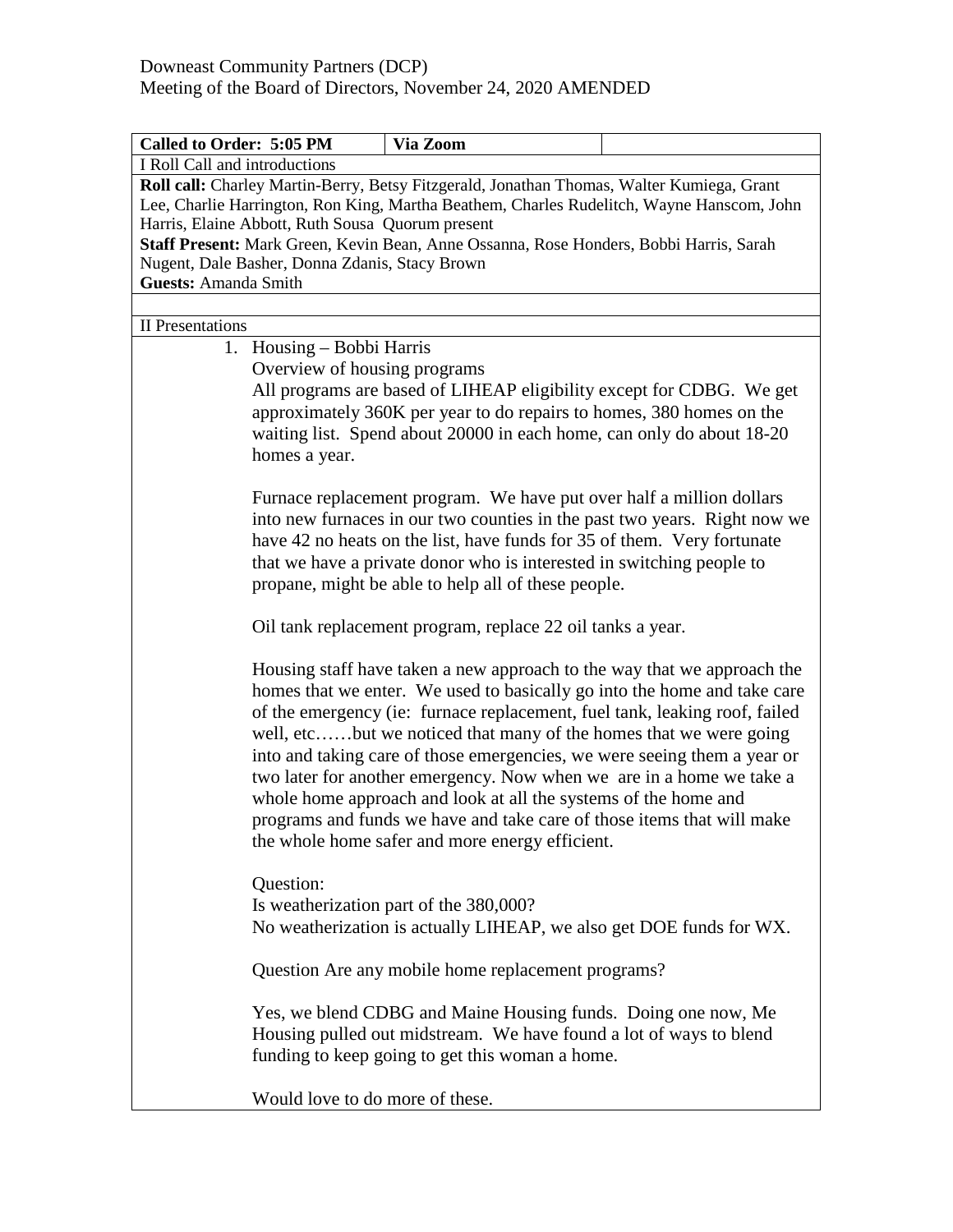|     | Question How much local funding do you get?                                                                                                                                                                                                                                                                                                                                                                                                                                                                                                                                                                                                                           |  |  |
|-----|-----------------------------------------------------------------------------------------------------------------------------------------------------------------------------------------------------------------------------------------------------------------------------------------------------------------------------------------------------------------------------------------------------------------------------------------------------------------------------------------------------------------------------------------------------------------------------------------------------------------------------------------------------------------------|--|--|
|     | Past couple of years, very fortunate. Probably received about 250K from<br>private donors, without which we could not do the work we are doing.                                                                                                                                                                                                                                                                                                                                                                                                                                                                                                                       |  |  |
|     | Question Do we get a lot of referral from churches? No, but uptick in<br>caseworkers calling, elderly in hospital, can't go home until changes are<br>made.                                                                                                                                                                                                                                                                                                                                                                                                                                                                                                           |  |  |
|     | Of the 18-20 we do, usually it is emergency situation.                                                                                                                                                                                                                                                                                                                                                                                                                                                                                                                                                                                                                |  |  |
|     | Question Is there a mechanism for follow up with families? Guess that<br>new strategy will have significant health issues, other problems, can we<br>track that?                                                                                                                                                                                                                                                                                                                                                                                                                                                                                                      |  |  |
|     | Aging in Place program does have a follow up at 3 months, 6 months, 1<br>year. Dale and Bobbi could look at to do this with all projects.                                                                                                                                                                                                                                                                                                                                                                                                                                                                                                                             |  |  |
|     | Question Do we use USDA furnace replacement funds?                                                                                                                                                                                                                                                                                                                                                                                                                                                                                                                                                                                                                    |  |  |
|     | No longer exists, do have a 504 program, up to 750 for elderly and<br>disabled. We refer eligible people to that.                                                                                                                                                                                                                                                                                                                                                                                                                                                                                                                                                     |  |  |
|     | Bobbi has discretion on how she allocates CHIP, she uses this for furnace<br>replacement if she needs to, while maintaining required ratios.                                                                                                                                                                                                                                                                                                                                                                                                                                                                                                                          |  |  |
|     |                                                                                                                                                                                                                                                                                                                                                                                                                                                                                                                                                                                                                                                                       |  |  |
| III | Items for Board Action                                                                                                                                                                                                                                                                                                                                                                                                                                                                                                                                                                                                                                                |  |  |
|     | 1. Resolved, to approve the Board Meeting Minutes from 10/27/20<br><b>Discussion: None</b>                                                                                                                                                                                                                                                                                                                                                                                                                                                                                                                                                                            |  |  |
|     | Action: Charlie Harrington made the motion to approve the minutes as<br>amended, seconded Lisa Veazie. Motion passed.                                                                                                                                                                                                                                                                                                                                                                                                                                                                                                                                                 |  |  |
|     | 2. Resolved, to appoint Amanda Smith as an "elected sector" member of the<br>Board of Directors representing Washington County.<br>Discussion: Amanda introduced herself. She is a workforce Development<br>specialist at EMDC. Been in career Counseling for just over three years.<br>Psychology and community studies, UMM. Live on Beals Island with<br>family getting through remote learning somehow. Lots of home<br>renovation happened since March!<br>Action: Walter made the motion to approve the appointment of Amanda<br>Smith as an elected sector member of the board of directors, representing<br>Washington County. Martha seconded. Motion Passed |  |  |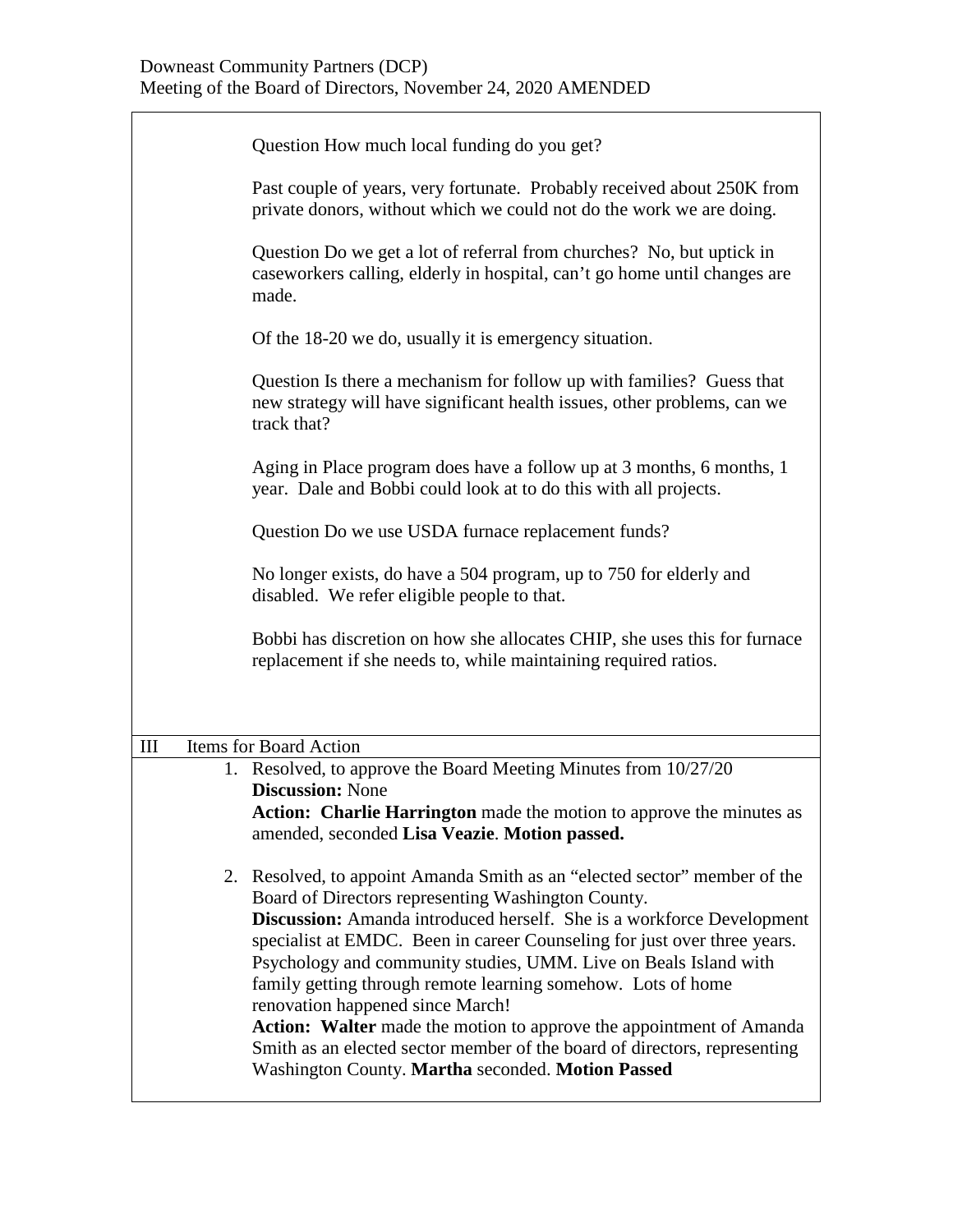| 3. Resolved, to approve the Anti-Harassment, Discrimination and Sexual<br>Harassment Policy, which repeals and replaces policy HR 0004. (Tabled at<br>10/27/20 Meeting. Proposed amendments are shown on pages 4-6)<br><b>Discussion:</b> Looks on pages 13-15 this is where we made the changes to<br>address concerns from last month. |
|------------------------------------------------------------------------------------------------------------------------------------------------------------------------------------------------------------------------------------------------------------------------------------------------------------------------------------------|
| Language is perfect, hit nail on the head.<br>As staff, we really appreciate when the board digs in, what you picked up<br>on was important, thank you for that.                                                                                                                                                                         |
| Action: Walter moved to get the motion off the table, Ron seconded.                                                                                                                                                                                                                                                                      |
| <b>Grant</b> made the motion to approve the Anti-Harassment, Discrimination<br>and Sexual Harassment Policy, which repeals and replaces policy HR<br>0004. Walter seconded. Motion passed.                                                                                                                                               |
| 4. Resolved, to approve the Flexible Work Schedule Policy and Procedure<br>dated 11/17/2020                                                                                                                                                                                                                                              |
| <b>Discussion:</b> Not really a response to COVID, but recognizing how the<br>work place has changed as a result. This is ongoing. Designed to be for<br>the benefit of the organization, not just the employee. Safety is brought in,<br>of staff, equipment, data.                                                                     |
| Work day is set to match the work day in the office, is flexible.                                                                                                                                                                                                                                                                        |
| Notice how complete and comprehensive. Wondering how much of this is<br>your own work, and how much is best practices shared across the<br>profession.                                                                                                                                                                                   |
| Always start with the best policy out there, then adapt to the needs of<br>DCP.                                                                                                                                                                                                                                                          |
| Question: is the staff happy with this?                                                                                                                                                                                                                                                                                                  |
| Don't know – Kevin, Bobbi, Donna, Mark, Melissa work on it, then it<br>goes the leadership committee, and their comments were incorporated.<br>Haven't asked if everyone is happy.                                                                                                                                                       |
| Question:<br>How do employees currently track their time?                                                                                                                                                                                                                                                                                |
| Through EMS database. This would not be a change.                                                                                                                                                                                                                                                                                        |
| Action: Martha made the motion to approve the Flexible Work Schedule<br>Policy and Procedure dated 11/17/2020. Lisa seconded. Motion passed.                                                                                                                                                                                             |
|                                                                                                                                                                                                                                                                                                                                          |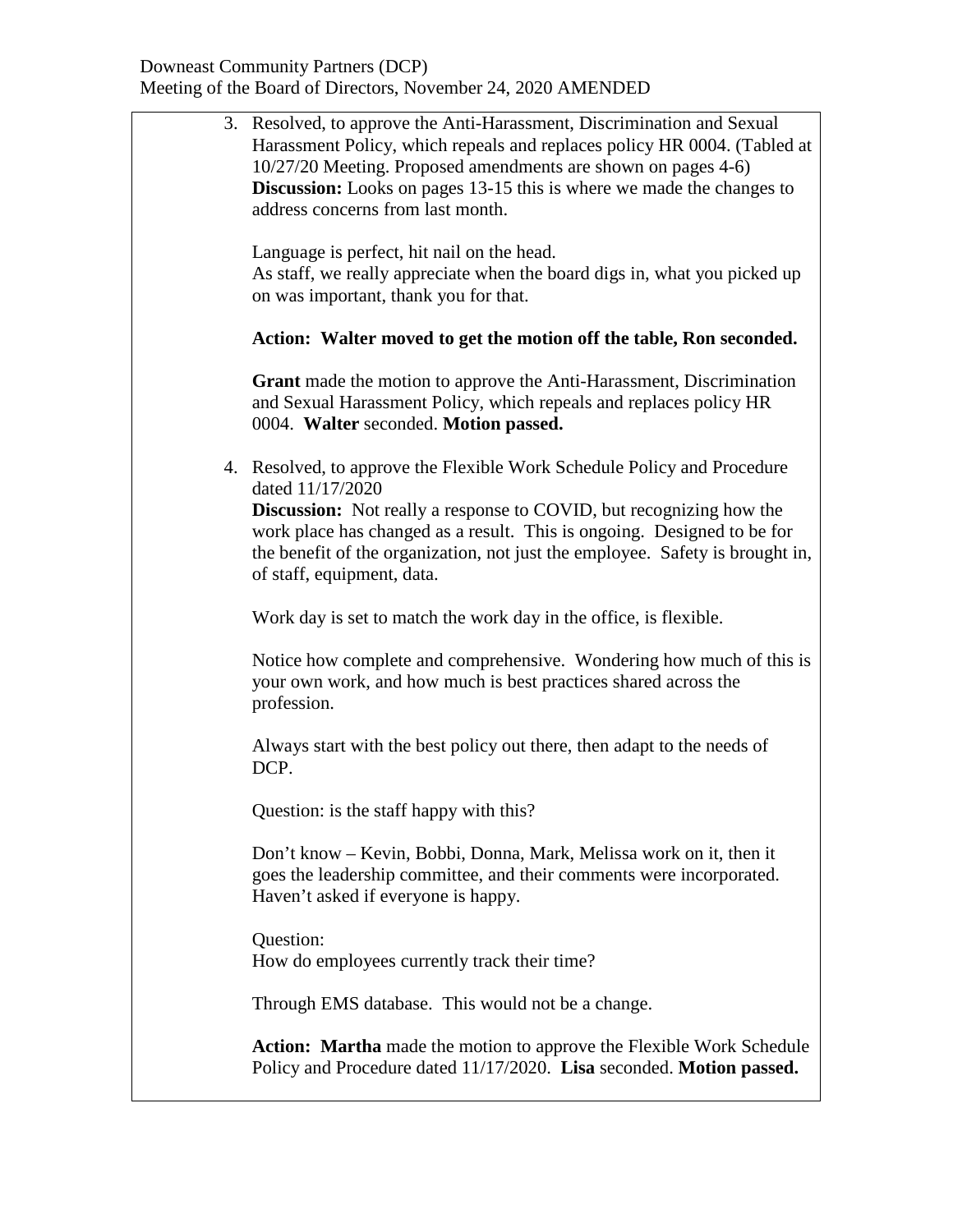|    |         | 5. Resolved, to an approve the Inclusivity Statement for Downeast               |  |
|----|---------|---------------------------------------------------------------------------------|--|
|    |         | <b>Community Partners</b>                                                       |  |
|    |         | Downeast Community Partners is committed to improving the quality of            |  |
|    |         | life and reducing the impact of poverty in Downeast Communities. We             |  |
|    |         | recognize that these communities are made up of people who are diverse          |  |
|    |         | and vibrant, and believe that all people are entitled to be treated with        |  |
|    |         | dignity and compassion. DCP embraces this diversity and vibrancy. We            |  |
|    |         | work each day to help all our employees, those whom we serve, and our           |  |
|    |         | community, to envision and achieve all that is possible. This is who we<br>are. |  |
|    |         | <b>Discussion:</b> My favorite part is at the end, this is who we are.          |  |
|    |         | Action: Grant made the motion to approve the Inclusivitiy Statement for         |  |
|    |         | Downeast Community Partners. Ruth seconded. Motion passed.                      |  |
|    |         |                                                                                 |  |
|    |         | 6. Resolved, to approve Paid Time Off (PTO) Policy For employees working        |  |
|    |         | fewer than 30 hours a week                                                      |  |
|    |         | <b>Discussion:</b> This is the policy to comply with the new state law. When    |  |
|    |         | we look at the benefits portion of our policy, we will review benefits for      |  |
|    |         | part timers, but this will get us to comply with the new law.                   |  |
|    |         | Action: Ruth made the motion to approve the Paid Time Off (PTO)                 |  |
|    |         | Policy For employees working fewer than 30 hours a week.                        |  |
|    |         | Lisa seconded. Motion passed.                                                   |  |
|    |         | 7. To elect a Chair, Vice Chair, Treasurer, and Secretary for the coming year.  |  |
|    |         | <b>Discussion:</b> The current officers are willing to serve                    |  |
|    |         | Action: Jonathan made the motion to reelect the current slate of officers       |  |
|    |         | (Charley Martin Berry is Secretary, Lisa Veazie, Treasurer, Walter is Vice      |  |
|    |         | Chair, Betsy is Chair.) Charlie seconded. Motion passed.                        |  |
|    |         |                                                                                 |  |
|    |         | 8. Resolved, to accept the resignation of Mark Green, Executive Director        |  |
|    |         | effective $5/14/21$ .                                                           |  |
|    |         | <b>Discussion:</b> This is one of the most fun jobs I have had, and in some     |  |
|    |         | ways, the easiest to leave, because I leave it in good hands.                   |  |
|    |         | Executive committee is tasked with doing the replacement search. Betsy          |  |
|    |         | will get to the committee after Thanskgiving to determine process.              |  |
|    |         |                                                                                 |  |
|    |         | Thank you Mark, you have done and amazing job.                                  |  |
|    |         | Action: Ruth made the motion to accept the resignation of Mark Green,           |  |
|    |         | Executive Director, effective 5/14/21 with great regret.                        |  |
|    |         | Elaine seconded, also with regret. Motion passed.                               |  |
|    |         |                                                                                 |  |
|    |         |                                                                                 |  |
| IV | Reports |                                                                                 |  |